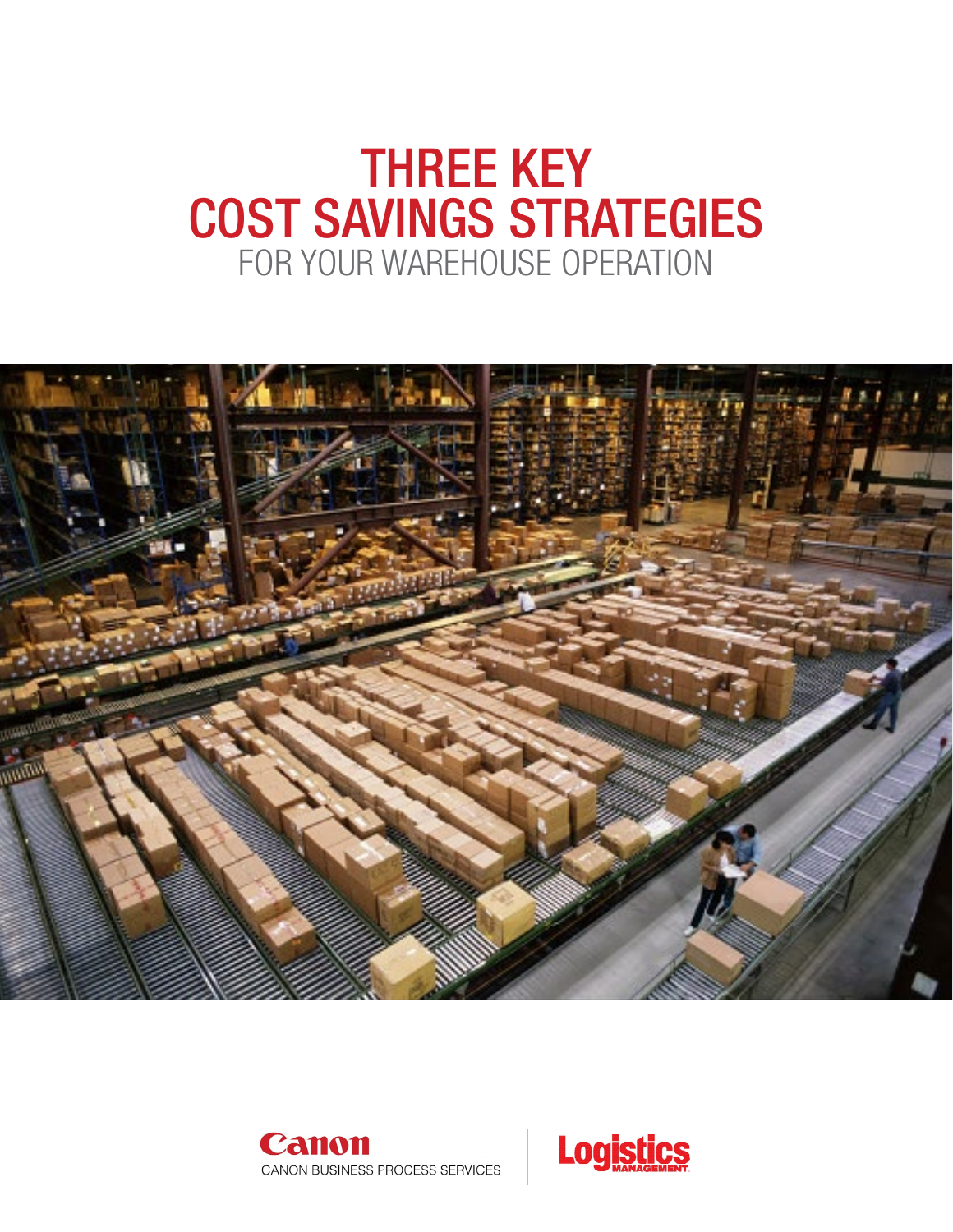### COSTS, COSTS EVERYWHERE

Keeping costs down is the goal of every business, which also holds true in warehouse operations. However, it's easier said than done. The typical warehouse has so many moving parts and the demands of the current business climate are never-ending, leaving many managers with neither the time nor energy to consider new cost-cutting measures. Some of these internal and external pressures include:

- Labor is often the largest expense. *A report from Logistics Management found that labor costs consume 50% to 70% of a warehouse operating budget.1 A strong economy and tight labor market only exacerbate the problem of finding reliable workers. According to a survey by Peerless Research Group, 55% of respondents said the "inability to attract and retain a qualified hourly workforce was the leading industry issue," jumping 6% from last year.2*
- Making sure that warehouse workers are not just busy, but productive. *To maximize output, warehouses need to drill down to achieve a baseline metric to see who's doing what and to cross-train workers.*
- Technology. *The cost of installing new technology can run from thousands to hundreds of thousands of dollars, depending on the upgrade. Warehouses must decide not only how much they can afford to invest, but also the cost of not investing. Cutting back on new, even modest investments can lead to higher capital costs in the long-term.*
- Lack of automation. *Through no fault of their own, some warehouses still rely on manual paper picks to process orders instead of using a PDA or other portable digital device. To stay competitive, warehouses need to factor in automation as a cost of doing business. A study by LogisticsIQ found that the market for warehouse automation will jump from \$13 billion in 2018 to \$27 billion by 2025.3*  •
- Energy. *"Warehouses in the U.S. use an average of 7.6 kilowatt-hours of electricity and 20,900 Btu of natural gas per square foot annually," according to a 2018 announcement from Madison Gas and Electric.4 Warehouses can save unnecessary energy costs by installing cost-effective LED lighting or motion sensors that light up areas only when needed.*  •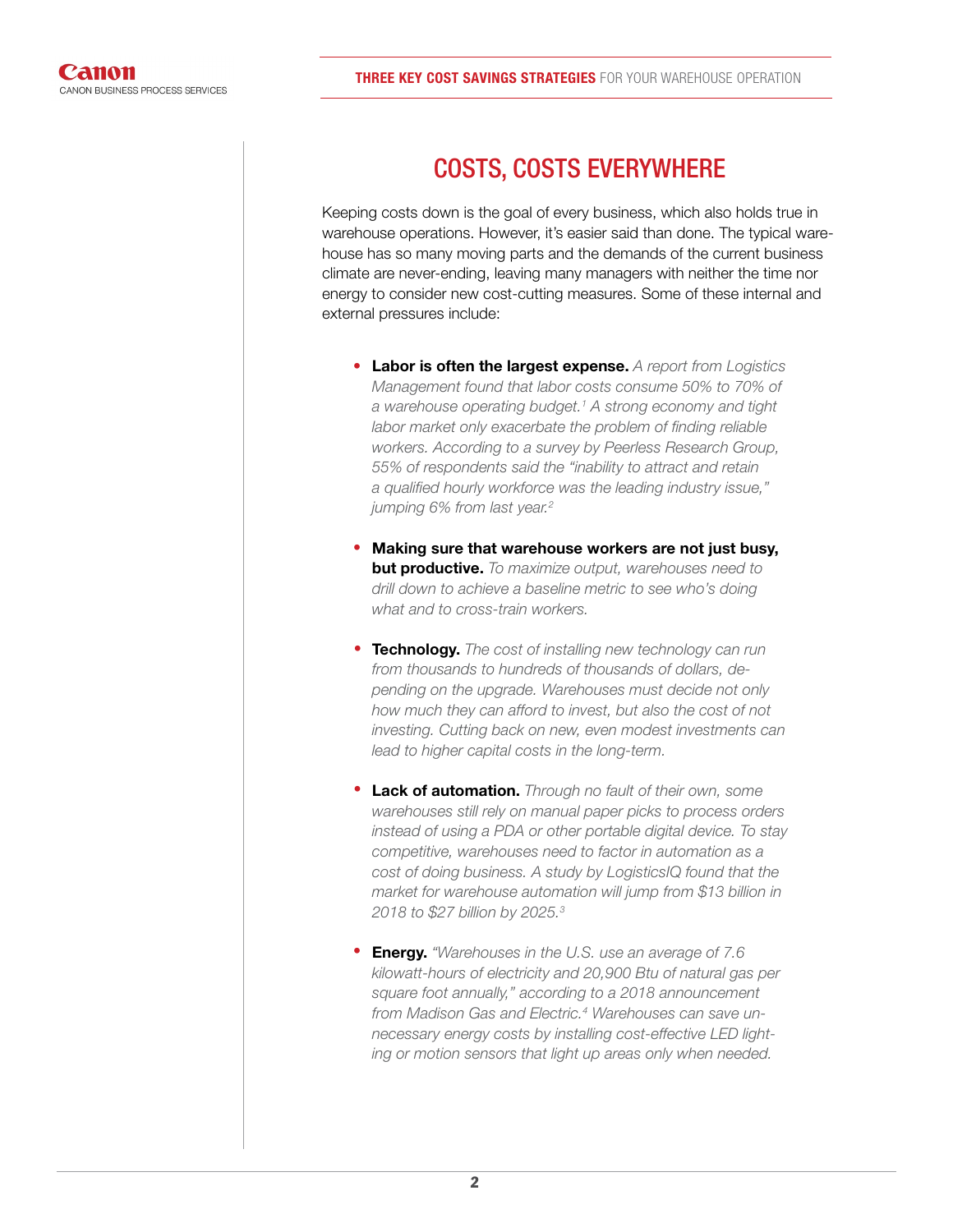- An uptick in maintaining warehouse spaces. *The cost per square foot on average of warehouses jumped from \$6.53 in 2017 to \$7.79 in 2018-19, according to the Warehousing and Fulfillment 2018 Warehousing and Pricing Survey.5 Additionally, many warehouses don't design their layout for greatest efficiency or shelve their items for easy retrieval.*
- Inventory control. *According to Datex, a supply chain software and mobile computing solutions provider, the average carrying cost for warehouses is 25% of on-hand inventory value.6 Warehouses that don't keep an accurate record of each item in stock risk unnecessary expenses, from maintaining overstocked items to lost sales on out-of-stock items.*
- Packing material. *Packing products inefficiently can lead to excess costs. According to Kenco, a Tennessee-based third-party logistics company, warehouses lose money with "excessive space at the top of the trailer, crate, pallet, or individual box" with "packaging that is either considerably larger than the item or outside industry norms" and "packing material that requires a great deal of work to extricate and dispose of."7*

*The challenge of finding cost-effective ways to address these issues may seem daunting. However, as this paper will show, warehouses can change their operations to alleviate these pressures and make their resources go further.* 

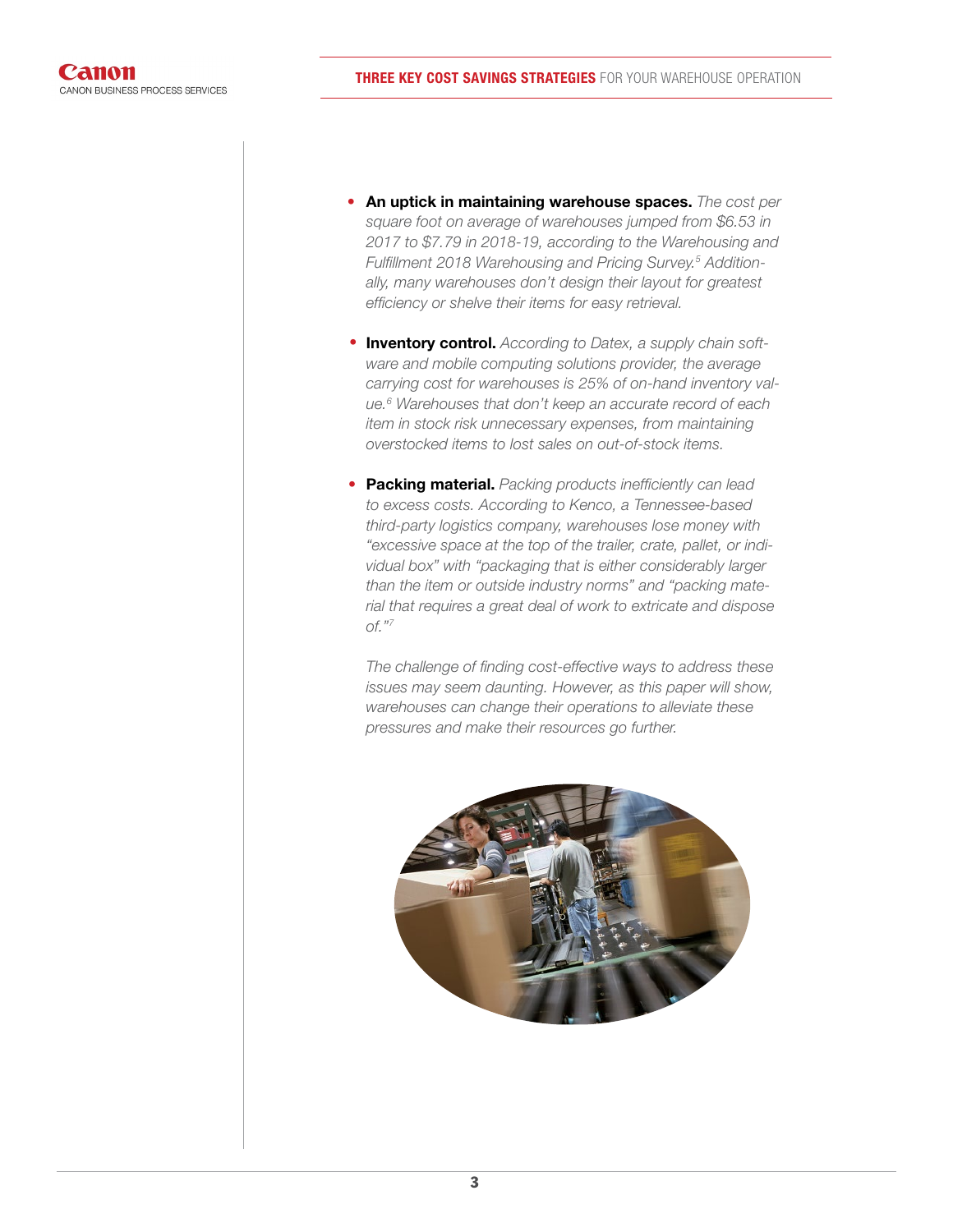## IMPLEMENT MORE EFFICIENT LABOR MANAGEMENT PRACTICES. COST SAVINGS STRATEGY #1:

As labor is the biggest slice of a warehouse budget, managing it efficiently can have a dramatic impact on reducing your costs.

Start by collecting data on what your workers are really doing, what their level of productivity is, and what your daily goals are. You can use labor management software, spreadsheets or a basic dry erase board to track and monitor activity to help you place workers when and where you need them at a given time. "Instead of saying 'I have 20 people, we'll see what we get done today,' reframe it as, 'I have this much work that has to get done. How many people do I need to achieve that?'" says James Flora, Solutions Analyst, Canon Business Process Services (Canon).

Operations managers and HR should work together to find the right mix of full-time employees and part-time or temporary employees. Using the same temporary workers can also reduce retraining costs.

Keeping your workers engaged—productive, not just busy—can be a challenge. One solution is to break down the silos and cross-train them, allowing you to handle the highs and lows in warehouse activity strategically. "Make sure you're effectively using the staff for all hours that they're there on a given day, so they're working full-time and not waiting for one aspect of the warehouse to finish before they start," says Joe Tague, Senior Manager, Canon.

Moreover, warehouses should encourage a culture of work so that employees experiencing a lull in their activities will go to their manager and ask to be put to work elsewhere. Turning warehouse activities into friendly competitions can also drive productivity. Set realistic goals, such as the most accurate picks per hour or the longest time without creating a picking or inventory error. Some companies have found success by building incentive programs and handing out modest rewards, such as buying lunch for the crew or giving out company T-shirts.

A manager's ability to provide accurate and timely feedback to workers is imperative. "Results oriented cultures are built by investigating and addressing issues that hinder performance as well as by publicly recognizing top employees for their contribution," Flora says. "The latter, not surprisingly, can provide a powerful incentive to boost performance."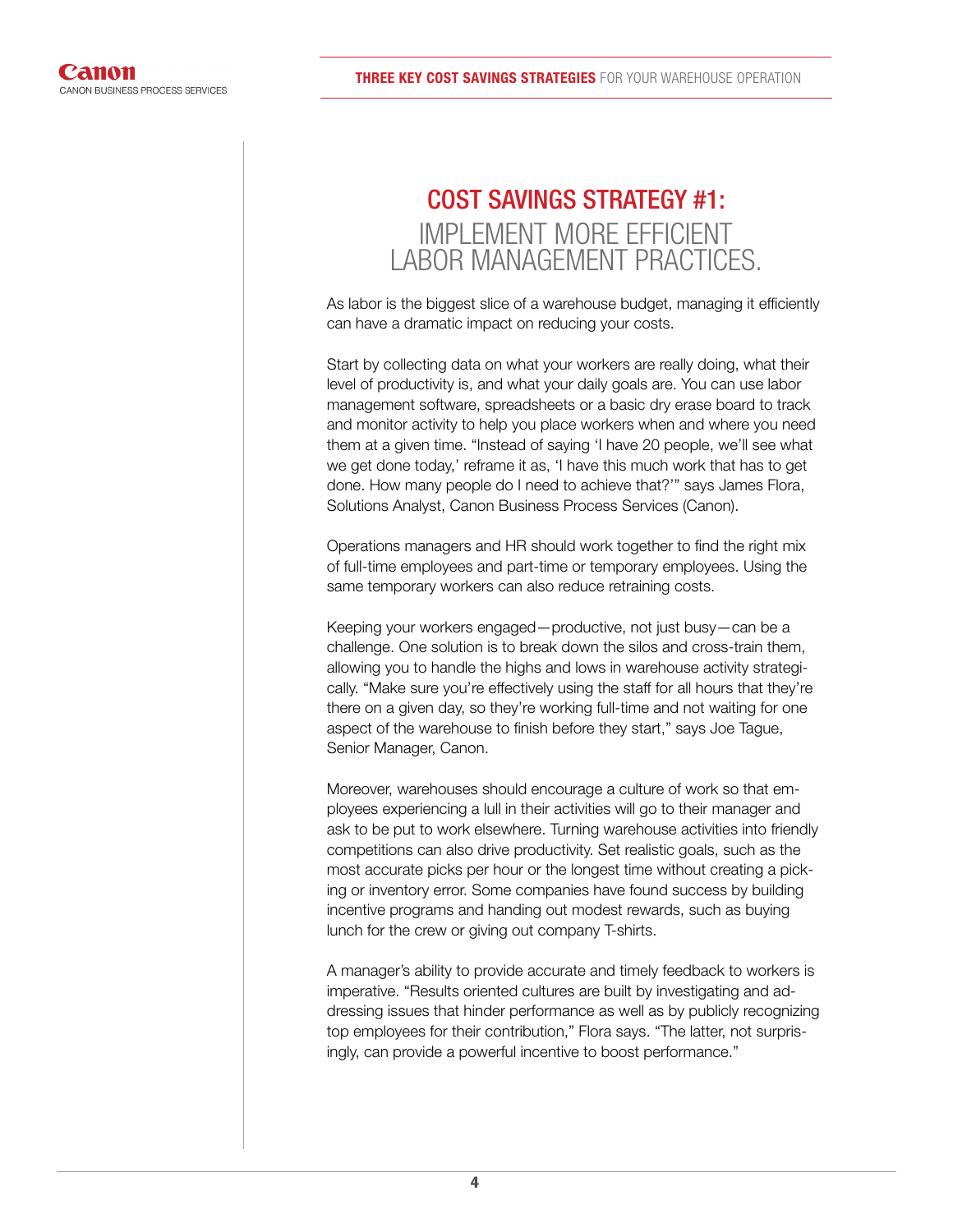# LEVERAGE TECHNOLOGY TO REDUCE MANUAL PROCESSES. COST SAVINGS STRATEGY #2:

Introducing technology solutions to your warehouse for the first time or upgrading your existing technology can be intimidating, depending on what you choose. However, there are some cost-effective improvements that can save you time and money overall.

In addition to the actual technology you'll add, factor in costs associated with either finding more highly skilled workers or retraining your current workforce in the new procedures. Technology improvements don't have to be an all-or-nothing proposition. Making changes can be done step-bystep. Tague suggests adopting a hybrid approach—finding cost-effective upgrades that deliver an immediate ROI, followed by recommendations for further technology improvements in the near future.

"The measurements against productivity rates are the driving force. You wouldn't put in tech unless it's going to help you be more productive or do things more efficiently," Tague says. "That's where your ROI comes in. Your revenue is up and cost per unit is lower, which creates that very effective revenue bump."

If you are not doing it already, a relatively simple and inexpensive solution is to equip your warehouse workers with PDAs or some other electronic portable digital device. Instead of picking and processing orders using pen and paper, they can use their electronic device to execute the transaction, saving on labor, time, and consumables. PDAs make it easier to capture inventory and productivity levels, too.

"With technology, you're often faster, so it's not a two-day ship time for example. Now you're shipping the same day and keeping up with the

industry. Often, technology adds a quality control component that's going to require a scan so employees can't pick the wrong part. These improvements can have a snowball effect by combining quality and speed to reduce costs," Flora says.

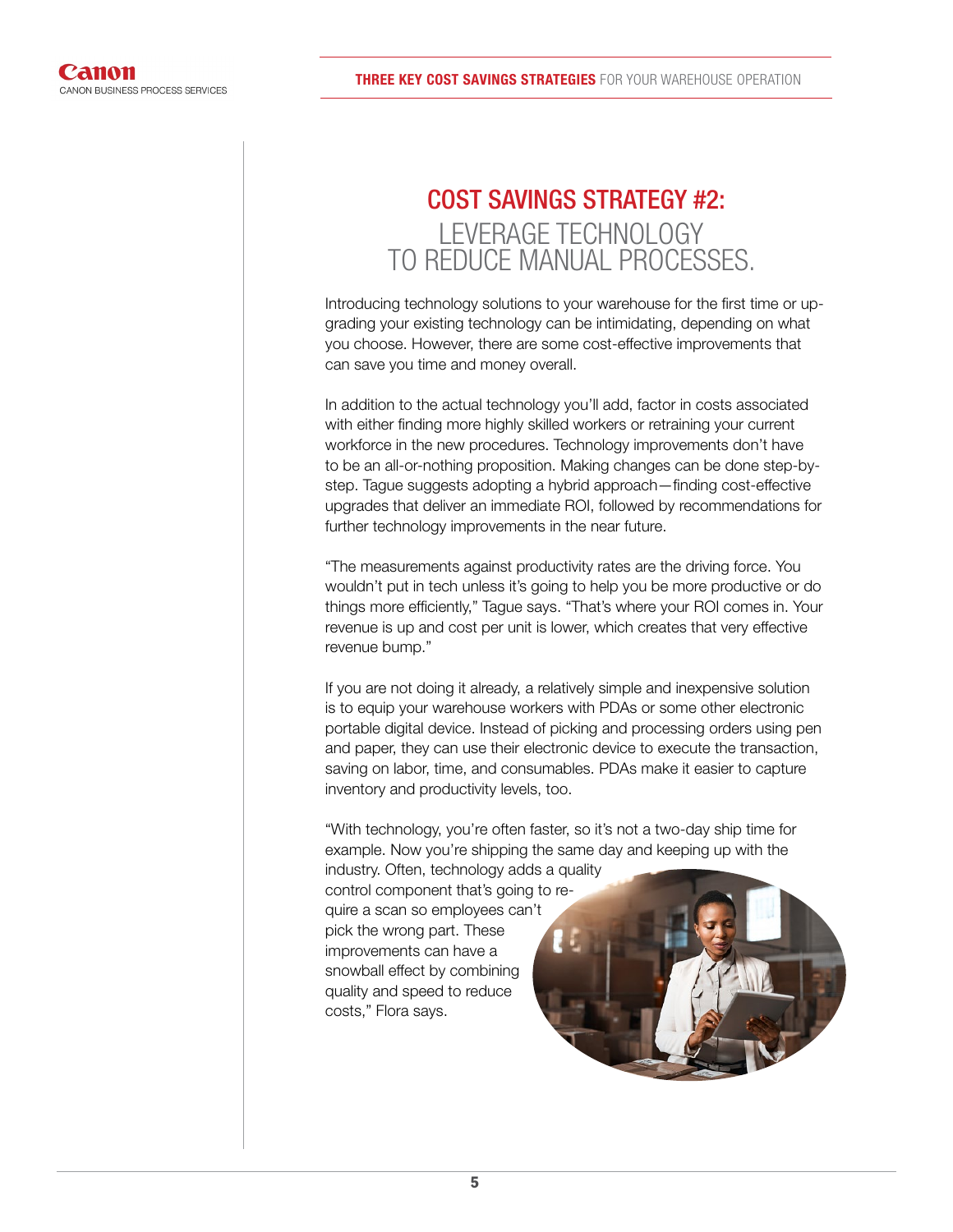### USE LEAN SIX SIGMA METHODOLOGIES TO DRIVE CONTINUOUS PERFORMANCE IMPROVEMENT. COST SAVINGS STRATEGY #3:

To get the biggest gains from these and other cost savings strategies, follow the principles of Lean Six Sigma, a data-driven system of continuous improvement.

Warehouses should build a working environment that values and fosters improving the efficiency of its employees on a regular basis and gets the workforce to commit to this goal. "Whether it's improvements in technology, software or labor management, starting with a stable foundation can greatly improve the success of a project," Flora says.

One way is to have standardized procedures for handling work and then reinforcing those procedures so that they are followed consistently and become second nature to employees. Next, focus on the ultimate goals of your operation, so that your workers understand what the customer wants, and put in place procedures that achieve that goal in the most efficient way possible.

Then, track and use objective data to measure the performance of your warehouse and make any adjustments accordingly. Cost effective and high functioning work environments constantly strive to minimize the inventory in process, engage their workforce and increase the focus on quality output.

**Bonus Cost Savings Strategy:** Optimize the use of existing space. Regardless of the size of your warehouse or the amount of your inventory, you can slash the time and effort of fulfilling an order by using data to design the overall layout and the location of items. For example, stock your fastest-moving items closer to eye level to cut down on having to use a machine to retrieve them.

"Ensure that your high-volume picks—the items that you're going to ship the most—are closest to your shipping or main area," says Canon Logistics, Operations and Supply Chain Analyst Jeremy Wisdom. "Put any like items together. For example, if you're in a retail market and you've got a blue shirt and blue tie that typically ship together, then locate them close together so you're not walking across your facility to grab them. The important point is that an optimized pick path can reduce wasted movement, resulting in significantly lower costs and greater efficiency."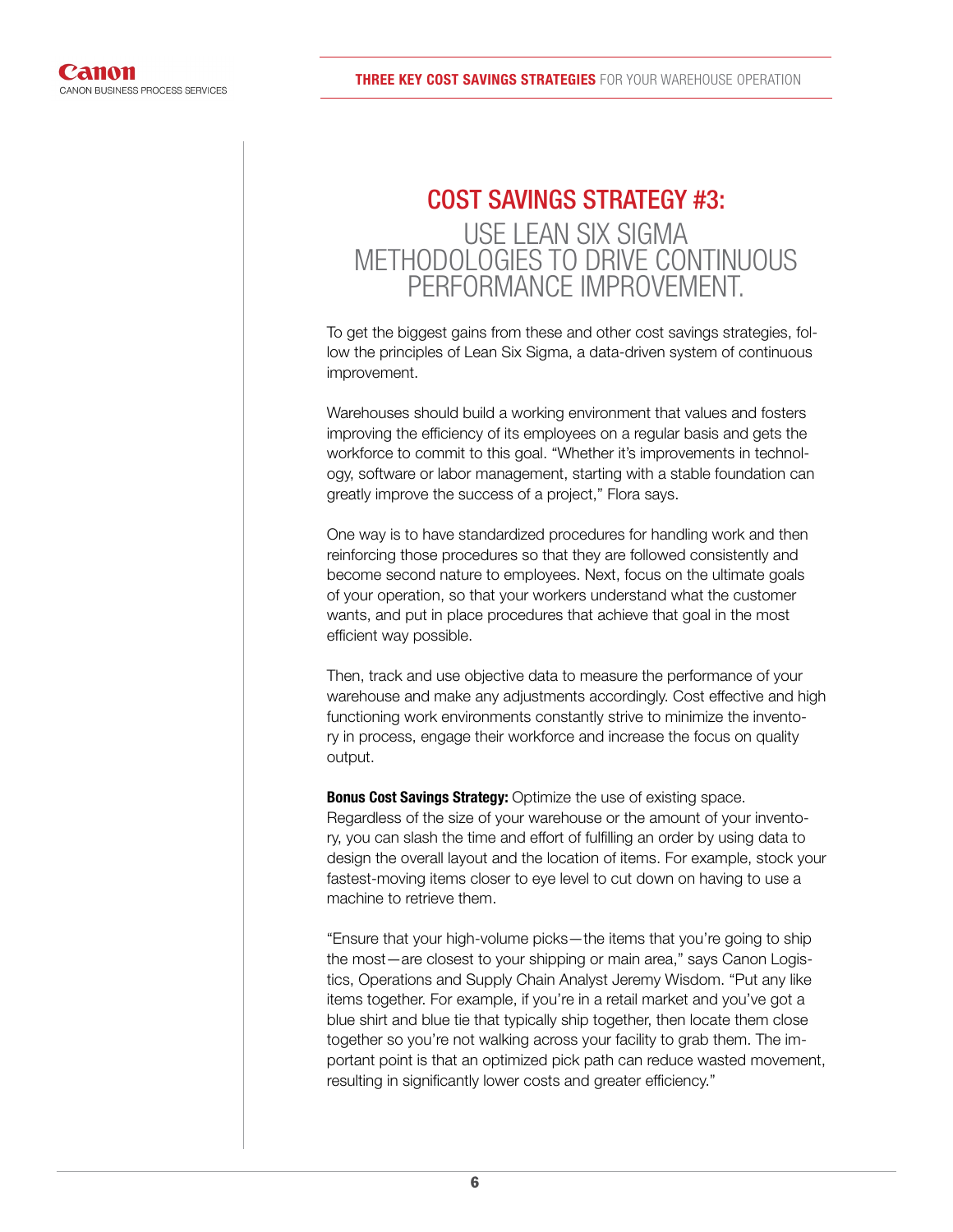

#### Ready for the Next Step?

Cutting your costs, making the best use of your employees and resources, and cultivating a climate of improvement and engagement are key ways to prosper in today's demanding business environment. The strategies discussed here were designed with these goals in mind—and to help warehouse and distribution centers integrate them easily, simply, and profitably.

Using them to make even modest changes in the way you manage labor, capitalize on technology tools, establish continuous improvement in your corporate culture, or make better use of your warehouse space can give you a competitive edge that results in a healthier bottom-line and a stronger position in the marketplace.

There has never been a better time to adopt these best practices. To help you with these and other cost savings strategies, count on the subject matter experts at Canon. Our team of skilled and accomplished analysts will tailor solutions and improvements for you that can make a dramatic impact on the success of your operation today and in the months ahead.